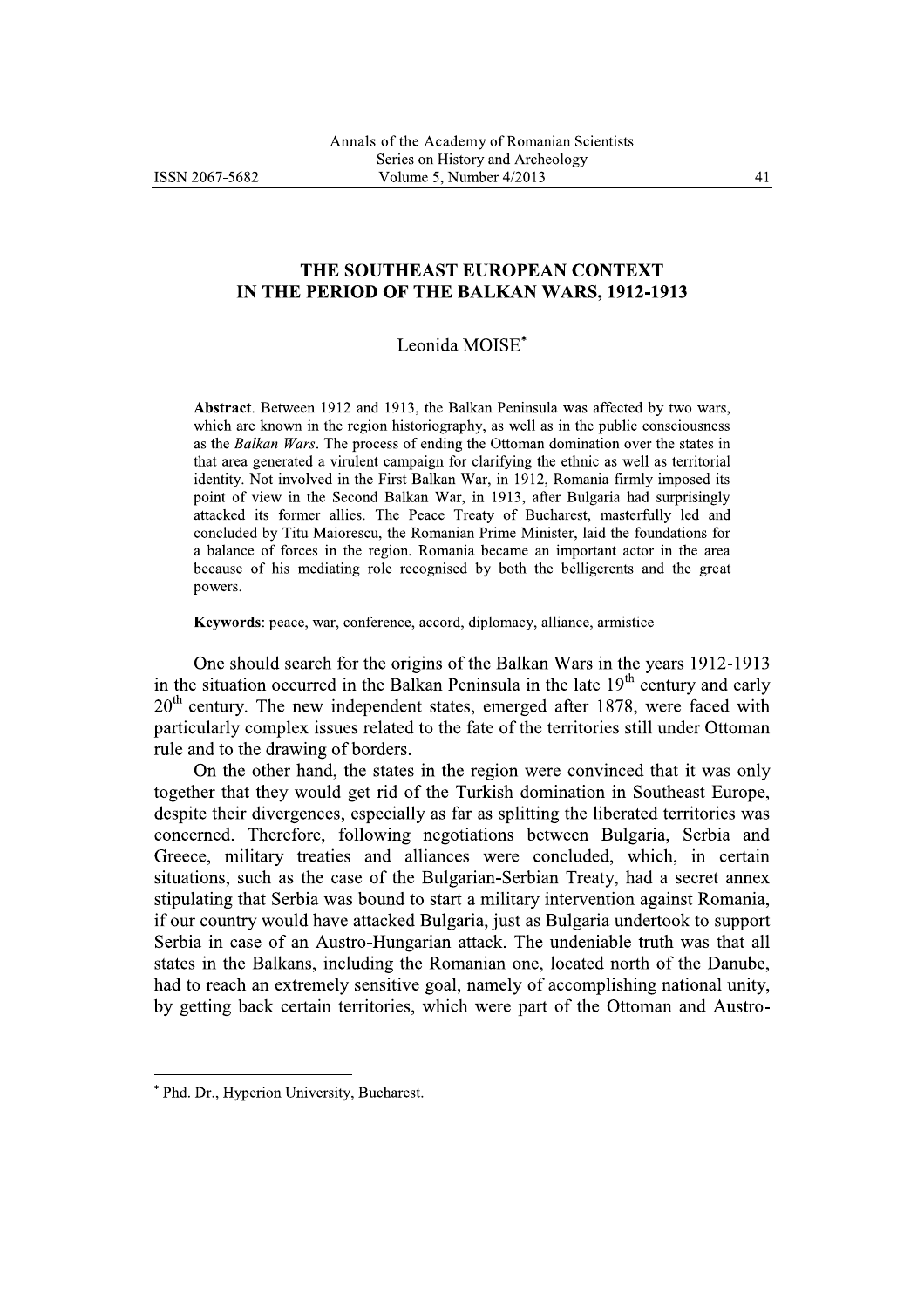Hungarian Empires at that moment<sup>1</sup>. Another fact that also had to be taken into account was that the political evolution of the states in the region was influenced and most of the times determined by the position of the great powers, which had their own interests in the Balkans. For instance, after being defeated in 1866. losing the Italian possessions, and in order to survive, Austria-Hungary became a dual state, the area in which it was able to exert a big influence being Southeast Europe<sup>2</sup>. In its turn, Russia unreservedly backed Bulgaria and Serbia, going so far as to establish a Balkan alliance that would help it reach the straits.

Romania was reluctant to the Balkan alliance of the three states and tried to keep normal relations with both the Balkan states and the Ottoman Empire.

The relations between our country and Greece were normal, improved by the meeting between the Romanian and Greek monarchs, during which a trade convention was signed. After the Turks in Dobrogea received compensations, Romania's relations with the Ottoman Empire progressed significantly, also thanks to the decree of the Sultan in 1905, which granted Aromanians the same rights as the other nationalities. The ascending evolution of the relations between the two enabled the increase in the exchanges of visits at different levels and the signing of consular conventions. Our country's relations with Serbia, although marked by the policy of assimilation of the Romanians in the Timoc-Morava area, were based on supporting Belgrade against the aggressive policy of Austria-Hungary<sup>3</sup>. Moreover, Romania embraced a benevolent attitude towards the neighbouring country, Bulgaria, the proclamation of independence of this state being received with great sympathy in our country, which recognised it before the great powers.

Unfortunately, Bulgaria consistently carried a policy that was hostile to the Romanian state, believing that Dobrogea was integral part of the Bulgarian  $\text{patrimon}v^4$ .

Under these circumstances, when Bulgaria's tendency to expand its territory by attacking Turkey was obvious, and given that certain Bulgarian leaders pressed for reclaiming Dobrogea as well, Romania, in order to maintain the balance of forces in the region, demanded that the strategy of compensations should be applied, namely that our country should receive a territory up to the Rusciuk-Varna or the Silistra-Varna line. A series of events would complicate even more the situation in the Balkans. The Young Turks movement, the annexation of Bosnia and Herzegovina by Austria-Hungary, in October 1918, the aggressive

 $\,$  I Gheorghe Zbuchea, România și războaiele balcanice, 1912-1913, pagini de istorie sud-est europeană, Editura Albatros, București, 1999, pp. 43-44.

L. Raicu, V. Cristian, Gh. Platon (coord.), România în relațiile internaționale, 1699-1939, Editura Junimea, Iași, 1980, p. 305.

Gheorghe Zbuchea, op. cit, p. 21.

<sup>&</sup>lt;sup>4</sup> G. Dabija, Amintirile unui ataşat militar la Sofia, București, 1936, p. 136.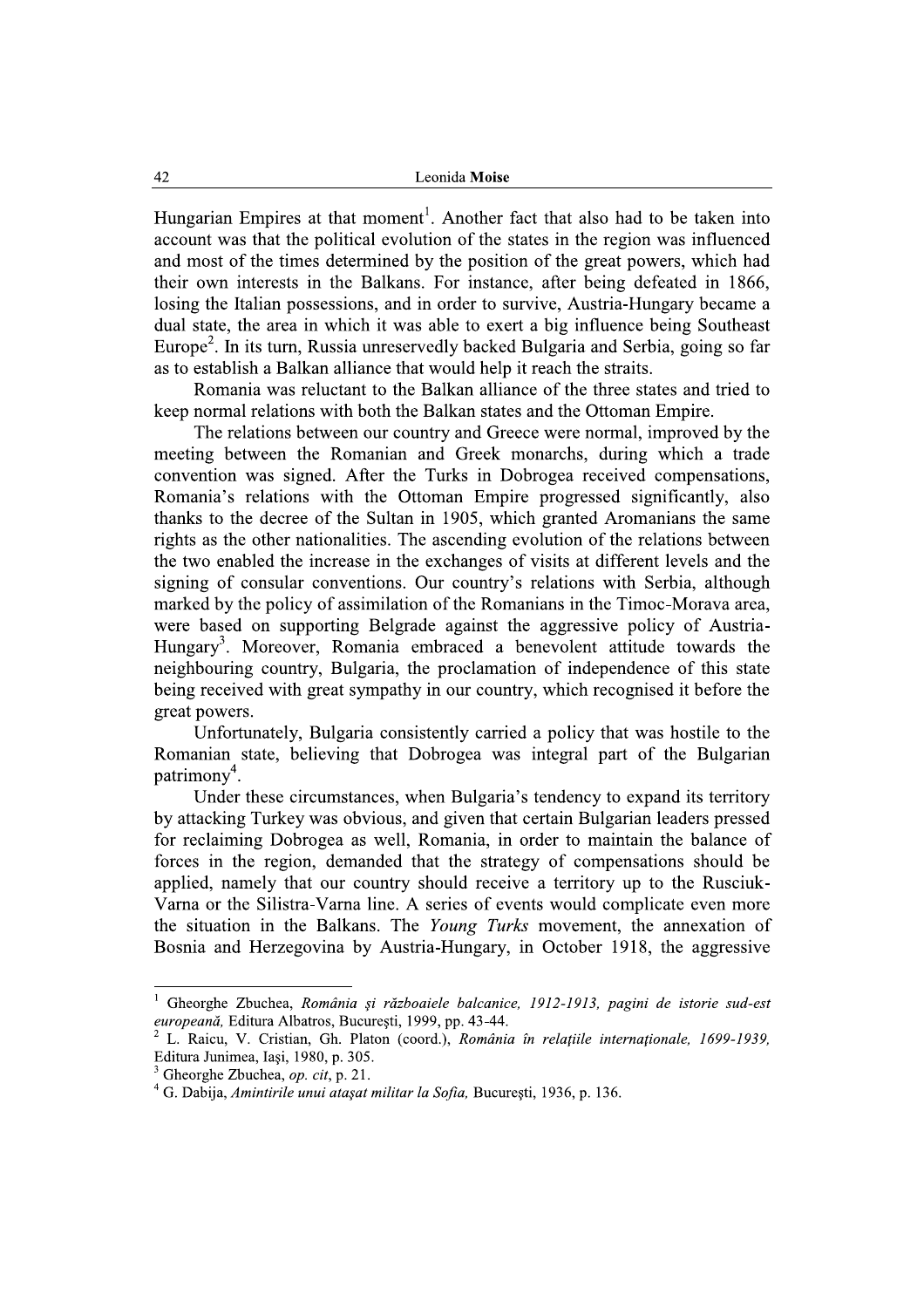policy of the Dual Monarchy towards Serbia all generated an explosive situation in the Balkans, the general belief being that all the tension would eventually led to the outbreak of a war that would spread across the entire continent. The war waged by Italy against the Ottoman Empire for Tripolitania was the signal for the three Balkan states to start the attacks. Under these circumstances, Montenegro launched hostilities on 9 October 1912, and was joined, on 17 October, by the three allies. Even though the great powers were convinced that Turkey would win, the events unfolded favourably for the Balkan allies, which were successful on all fronts. Turkey called for the truce, which was signed on 3 December 1912.

At the London Conference, which began on 17 December 1912, Romania submitted its applications for compensation, which included a settlement of the border with Bulgaria to the Black Sea and the incorporation of Silistra in the Romanian state. The Bulgarian delegation, headed by the President of the Sobranie (the National Assembly), Stoian Daney, tried to avoid making a serious commitment, saying that his answer was to be announced at the completion of negotiations with Turkey. Faced with the reluctance shown by Bulgarians, Romania changed its attitude and demanded the Turtucaia-Balcic line, and to prove that it was willing to take any action, including the military one, in order to achieve that goal, the Chamber of Deputies approved, on 30 December 1912, a loan of 151 million lei for the armed forces<sup>5</sup>. Moreover, according to our country's diplomatic representative in London, Misu, Bulgaria agreed only with a minor correction to the border with Romania, Silistra not being, in any event, the subject to the negotiations with the Romanian side.

The intervention of Nicolae Filipescu during the Crown Council on 12 January 1913 shows how much it mattered for Romania's image to obtain a favourable outcome in that matter: "The Romanians from Transilvania, from Basarabia, from Bucovina are watching us, if we are humiliated, all prestige *falls*<sup>16</sup>. Romania's position became radical on 9 January, when King Carol I informed the Bulgarian Government that the Bulgarian proposals could not be accepted and, given the situation, the Romanian military would be forced to occupy the Turtucaia-Balcic line. The dialogue between Ionel Brătianu and Titu Maiorescu is also interesting in this respect. When accused by Brătianu that Romania lost its train (allusion to the non-intervention in the First Balkan War), Maiorescu said: "You are wrong, Romania's train is just arriving"<sup>7</sup>. Taking note of Romania's intention to occupy the Turtucaia-Balcic line, Austro-Hungarian Foreign Minister Count Berchtold assured the Romanian authorities that he would prevent any action that... "could make the establishment of good relations"

<sup>&</sup>lt;sup>5</sup> Titu Maiorescu, România, Războaiele Balcanice și Cadrilaterul, Editura Machiavelli, București, 1995. p. 59.

<sup>&</sup>lt;sup>6</sup> Alexandru Marchiloman, Note politice, volumul I, p. 143.

 $^7$  Titu Maiorescu, *op. cit.*, p. 114.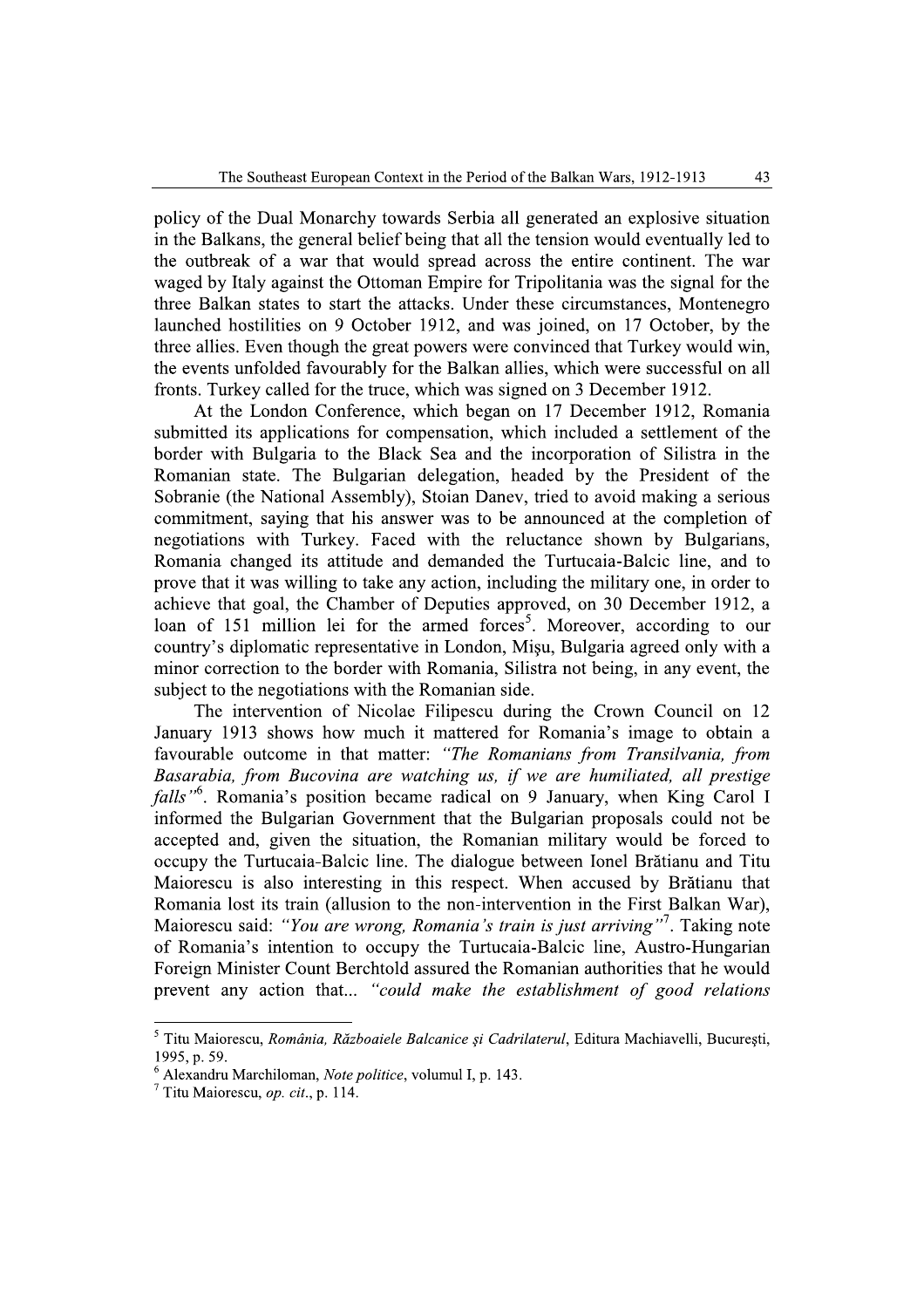**Example 12**<br> **Example 20**<br> **Example 20**<br> **Example 20**<br> **Example 20**<br> **Example 20**<br> **Example 20**<br> **Example 20**<br> **Example 20**<br> **Example 20**<br> **Example 20**<br> **Example 20**<br> **Example 20**<br> **Example 20**<br> **Example 20**<br> **Example 20** said, that in foreign policy we should be "*courteous with Russia*". Our country<br>became close to Russia in the circumstances in which France supported the<br>Romanian demands and tried to influence Russia to support Romanian

*their aspirations*", and, in that moment, mentioned the Liberal leader, Romania should be able to "receive our brothers in Transilvania without anyone opposing it and to this end we can benefit from Russia's support<sup> $n!1$ </sup>.<br>The one to best notice Romania's strategic importance in the geopolitical

with the support of France and Rassia, lonel Brittianu, informed Blondel, French<br>
Thus, the head of the Liberals, tonel Brittianu, informed Blondel, French<br>
Minister in Bucharast, that "the day will come when the Autoto-H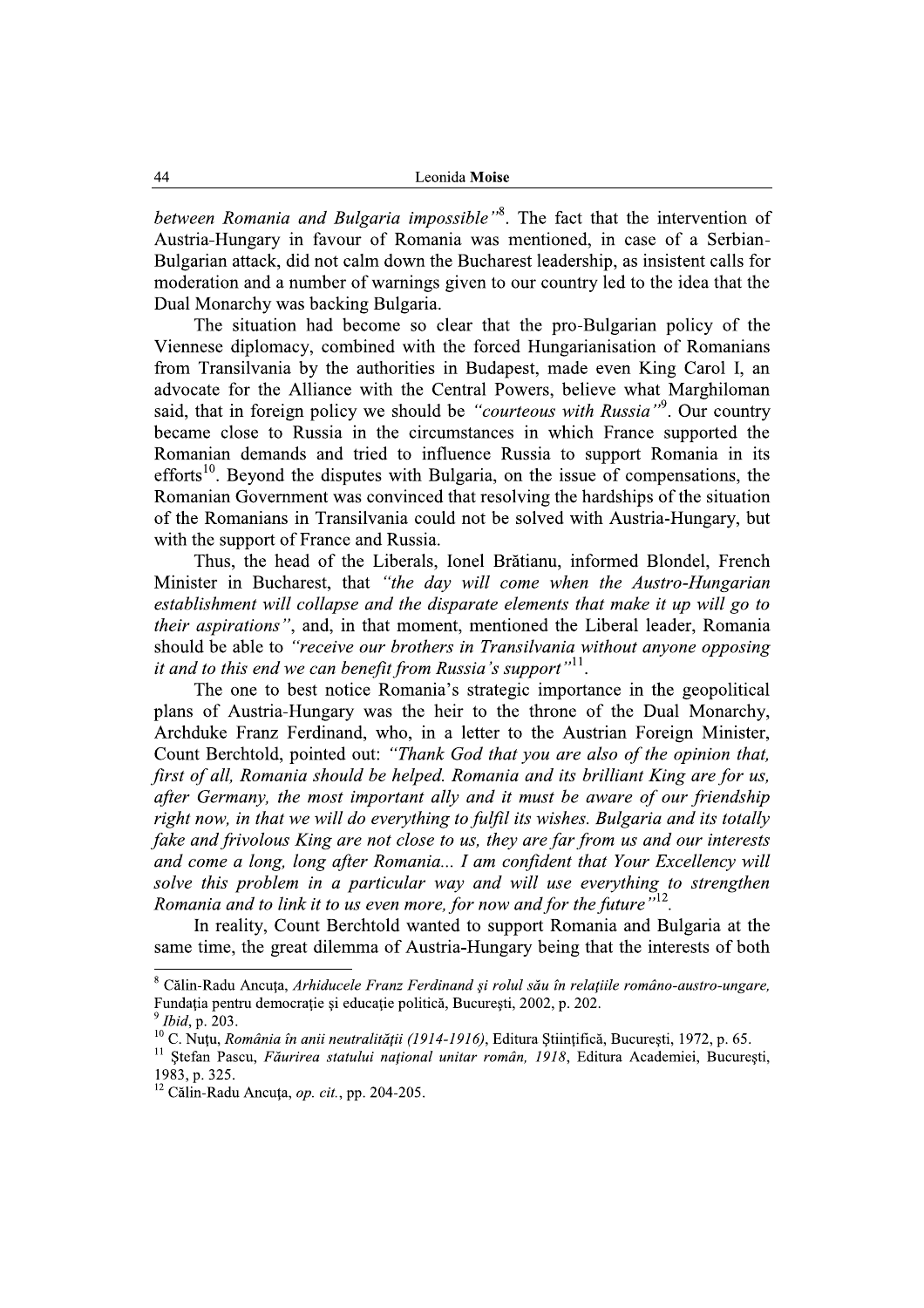countries were irreconcilable and could not support one of them without harming the other's interests.

In his turn, Field Marshal Conrad von Hötzendorf, Chief of the Great General Staff of the Austro-Hungarian armed forces, expressed his confusion regarding this issue: "How could the Monarchy deal with this dilemma? Austria cannot go against Bulgaria with... Serbia, but it cannot go against Romania with Bulgaria...<sup>"13</sup>. Eventually, Austria-Hungary supported the interests of Bulgaria, something that did not go unnoticed by Romania, and that was the very reason why our country sought another solution to achieve its national objectives. Because there were fears regarding the alliance with Serbia and Greece, Bulgaria tried to reopen negotiations with Romania, to resolve the disputes in question. The rigid position of Bulgarian diplomats made it impossible for progress to be made in terms of border changes. Noting that the great powers were not interested in settling the Romanian demands and not even in preventing a conflict between Romania and Bulgaria, Romanian Prime Minister Titu Maiorescu urged Bulgaria to respond promptly and effectively and, if he did not receive a convenient offer, he threatened that the Romanian state would resort to the military solution to fulfil its objectives.

The firmness of the Romanian government led to the signing, on 29 January 1913, of a protocol in which the two countries presented their views. The dissatisfaction of the Romanian representatives to the Bulgarian offer prompted further talks. With all the evidence of the non-involvement of Austria-Hungary in Romania's pressing problems, even though the Romanian Kingdom was the ally of the great power, King Carol I agreed to extend the Treaty of Alliance with the Dual Monarchy in early February. After the signing of the Treaty, on 5 February 1913, by Prince Fürstenberg, Minister of Austria-Hungary in Bucharest, and Romanian Prime Minister Titu Maiorescu, King Carol I told the head of the Romanian Government to postpone sending the Treaty for ratification to Emperor Franz Joseph, because in the event of the coming to power of the Liberals, Ion Brătianu would certainly not agree to extend the Treaty, because of the Dual Monarchy did not support Romania in the disputes with Bulgaria<sup>14</sup>.

Despite the fact that both the ambassador and the military attaché of Austria-Hungary in Romania repeatedly pointed out in Vienna that it was likely that our country would distance itself from Austria-Hungary and Germany, those who were in charge of the foreign policy of the two great powers were misled by the resigning of the treaty of alliance, hoping that Romania would still remain in the influence area of the Central Powers.

<sup>13</sup> A. Otetea, D. Berindei, N. Fotino, C. Mureșan, Le situation internationale et la politique étrengére de l'Autriche, Editura Academiei, București, 1965, p. 226.

<sup>&</sup>lt;sup>14</sup> Călin Radu-Ancuta, *op. cit*, p. 207.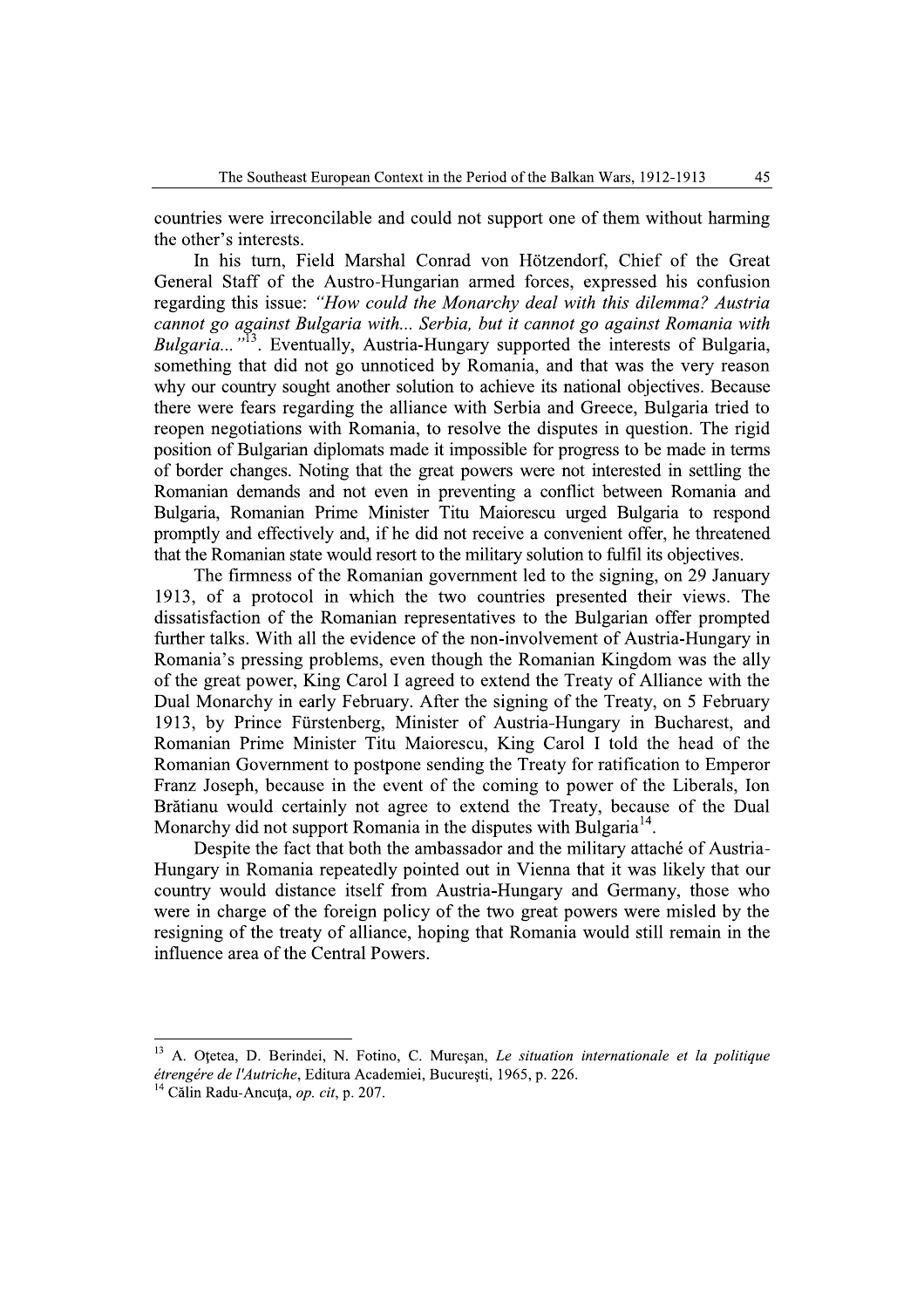Nicolae Iorga noted at that time: "For us it can be said that the issue of Transilvania is being discussed across the Danube" and anticipated that over the Danube: "will start the war against the Austrian will"<sup>15</sup>.

In turn, Take Ionescu rather eloquently expressed the state of mind of Romanian politicians: "we go through Bulgaria to get to Transilvania"<sup>16</sup>.

As the tension between Romania and Bulgaria increased and there was no hope that the situation would calm down, the six great powers held a conference of ambassadors at St. Petersburg in late March with a mission to establish the new Romanian-Bulgarian border<sup>17</sup>.

The Austro-Hungarian representative, Count Thur, argued that Romania should receive Silistra, but pleaded for Bulgaria to receive Thessaloniki as a compensation for the loss of Silistra.

The attempts made by Austrian ambassador to give Bulgaria, at first, Thessaloniki and then the islands of Thasos and Samatraca were rejected by the German ambassador, because Germany wanted to attract Greece in the Triple Alliance, the country being, from the point of view of the German state, more important than Bulgaria.

Although the Central Powers supported Romania to meet its claims, virtually, besides Silistra, the border was not rectified in the Mangalia area, a territory that would have allowed the construction of a military port at the Black Sea. Practically, at the end of the conference in St. Petersburg, the compensations demanded by Romania were not resolved, our southern border remaining vulnerable<sup>18</sup>. The dissatisfaction of Romanian authorities was suggestively presented by P.P. Carp in the Parliament<sup>19</sup>: "This is ridiculous. Not even the size of my Tibănesti estate".

To respect the historical truth, we must recognise that Germany was more active in supporting the Romanian rights as compared with Austria-Hungary. which, through the voice of its foreign minister, Count Berchtold, was trying to show that Bulgaria was a counterweight against Serbia, and regarding Romania he displayed an unrealistic optimism, believing that our country would not distance itself from the Central Powers because of the more pronounced support for Bulgaria<sup>20</sup>.

In contrast with the views of the Austro-Hungarian Foreign Minister, the military attaché of the Dual Monarchy in Bucharest sent a not at all reassuring message for Vienna regarding the anti-Bulgarian and anti-Austrian feelings of the

<sup>&</sup>lt;sup>15</sup> Nicolae Iorga, Sub trei regi. Istoria unei lupte pentru un ideal moral și național, București, 1932. p. 153.

<sup>&</sup>lt;sup>16</sup> Take Ionescu, Amintiri, București, 1923, p. 25.

<sup>&</sup>lt;sup>17</sup> Călin Radu-Ancuța, op. cit, p. 212.

<sup>&</sup>lt;sup>18</sup> Gheorghe Zbuchea, *op. cit.*, p. 93

<sup>&</sup>lt;sup>19</sup> Titu Maiorescu, *op. cit.*, p. 104.

<sup>&</sup>lt;sup>20</sup> Călin-Radu Ancuța, op. cit., p. 215.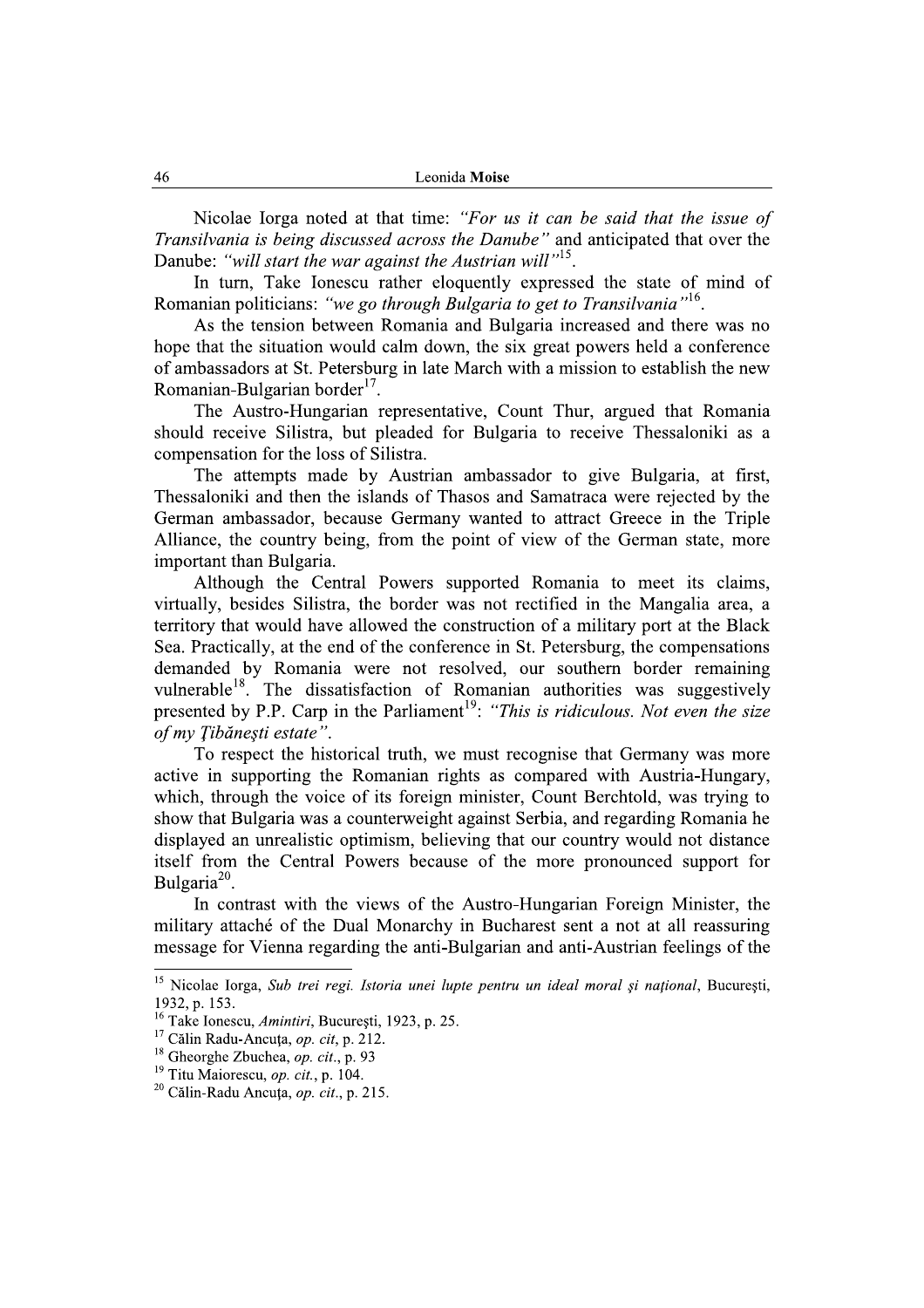Romanians, which were clearly growing: "The King cannot oppose this trend and, for reasons of self-defence, he is moving away from the Dual Monarchy"<sup>21</sup>. His conclusion was that in the event of a confrontation between Bulgaria and Serbia, Romania would undoubtedly attack Bulgaria. On 29 June, without following diplomatic usages, Bulgaria attacked Serbia and Greece, triggering the Second Balkan War.

This prompted Count Berchtold to change his attitude and to propose to the heir to the throne, Archduke Franz Ferdinand, to take a position in favour of Romania. Delighted, Franz Ferdinand replied the next day to the Austro-Hungarian Foreign Minister: "As you know, I have always been against this pampering and encouragement of Bulgaria... Let me talk to you with all my friendliness... I would have made this change sooner, when the first signs of this unpleasant alienation of Romania were felt... Romania is a vital condition for our Monarchy. Alongside Romania and Germany, we will defy the whole world, and especially Russia. By embracing a pro-Bulgarian policy, we alienated Germany and upset Romania and we will sit alone at the end, between two chairs to the ground" $^{22}$ .

The heir to the throne estimated correctly that a Great Romania was helpful for the Austria-Hungary and criticised the Hungarian chauvinism whenever he could. It is no less true that France wanted an armed intervention of Romania in Bulgaria, after the country had attacked Serbia. In this regard, the Minister of France in Bucharest said: "We are very close to winning the game for so long engaged between Austria and us, for the Romanian public opinion is undoubtedly *favourable to us currently.* 

All the efforts of the French diplomacy must be further directed towards maintaining Romania in the dispositions so favourable to the French interests in this part of Europe" $^{23}$ .

Being in a critical situation, Bulgaria demanded help from Vienna, believing that only the Dual Monarchy could save it. In such circumstances, the Austro-Hungarian Foreign Minister considered it appropriate to support Bulgaria in those hard times, because in this way, in the future, the Bulgarian foreign policy would favour the Central Powers.

Finally, Bulgaria sought an alliance with Austria-Hungary and stated its willingness to restart negotiations with Romania, in order to regulate their dispute. Being in a state of collapse, as a result of the military defeat, Bulgaria was forced to seek truce, which was accepted by Romania and, at the request of our country, by Serbia, Montenegro and Greece. Certainly, Romania did not seek the

 $^{21}$  Ibid, p. 216.

<sup>&</sup>lt;sup>22</sup> Călin-Radu Ancuța, *op. cit.*, p. 217.

<sup>&</sup>lt;sup>23</sup> Vasile Vesea, România și Franța la începutul secolului al XX-lea (1900-1916), Editura Dacia, Cluj-Napoca, 1975, p. 46.